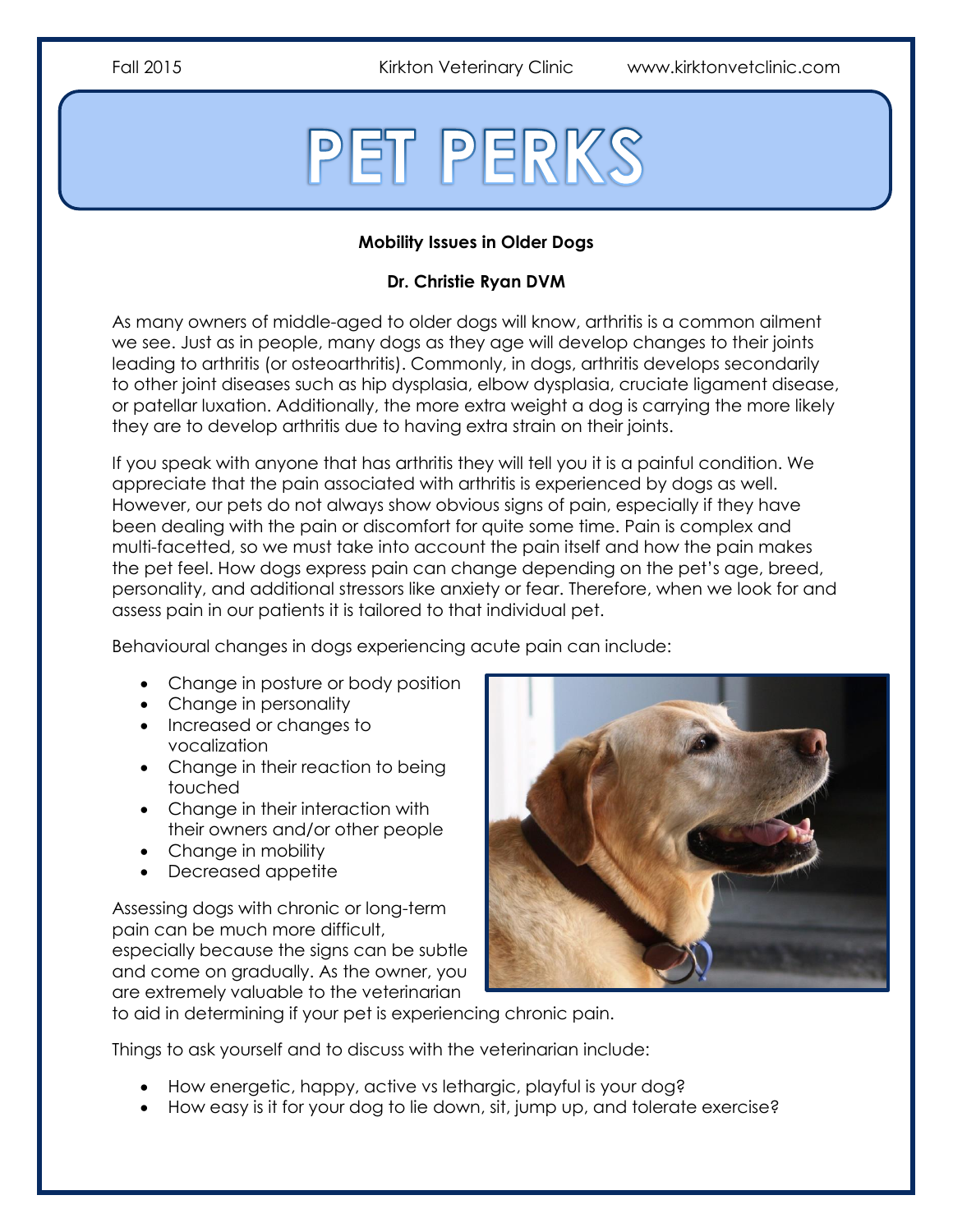- What is your dog's personality and attitude like? How social is your dog?
- Are they showing any signs of distress such as moaning and groaning or have a changed response to other dogs and humans?
- Are they showing any signs of pain such as stiffness, limping, or inability to get comfortable?

## Management

Management of chronic or long-term pain associated with arthritis can be quite difficult. Oftentimes we have to use several different modes of treatment and adjust them if there are acute flare-ups, breakthrough pain, a new source of pain, or worsening of signs.

Therapeutic exercise/Rehabilitation:



 Studies have shown that there is an improvement of the arthritis – pets experience less anxiety and depression, lost weight and require less pain control

 Aquatic exercise (underwater treadmill) increases resistance on the joints while decreasing the amount of weight put on the joint

 Heat, cold, ultrasound, and laser – decreases inflammation, especially in acute flare-ups, and can decrease pain

 Massage – positive physical and psychological effect for both pet and owner, increases blood flow and drainage of the lymphatic system

Stretches – stimulates the muscles and joints

 Acupuncture – stimulates pain relief, healing, and the immune system

Weight loss/optimal weight

Medications:

- Non-steroidal anti-inflammatories (NSAIDs)
	- o Pain killer, anti-inflammatory, and fever-reducing medication
	- o Work by suppressing the molecules the body secretes in response to pain or inflammation
	- o Typical first-line pain control medication
	- o Indicated in the treatment of mild to moderate pain, often used in combination with other medications for moderate to severe pain
	- o Side effects vomiting, nausea, inappetance, gastric ulcers or worsening of underlying kidney disease
	- o Monitoring bloodwork with long-term use is recommended
- Opioids
	- o Pain killer and sedative medication
	- o Acts at the level of the central nervous system to inhibit pain signal transmission
	- o Every patient will respond differently to opioids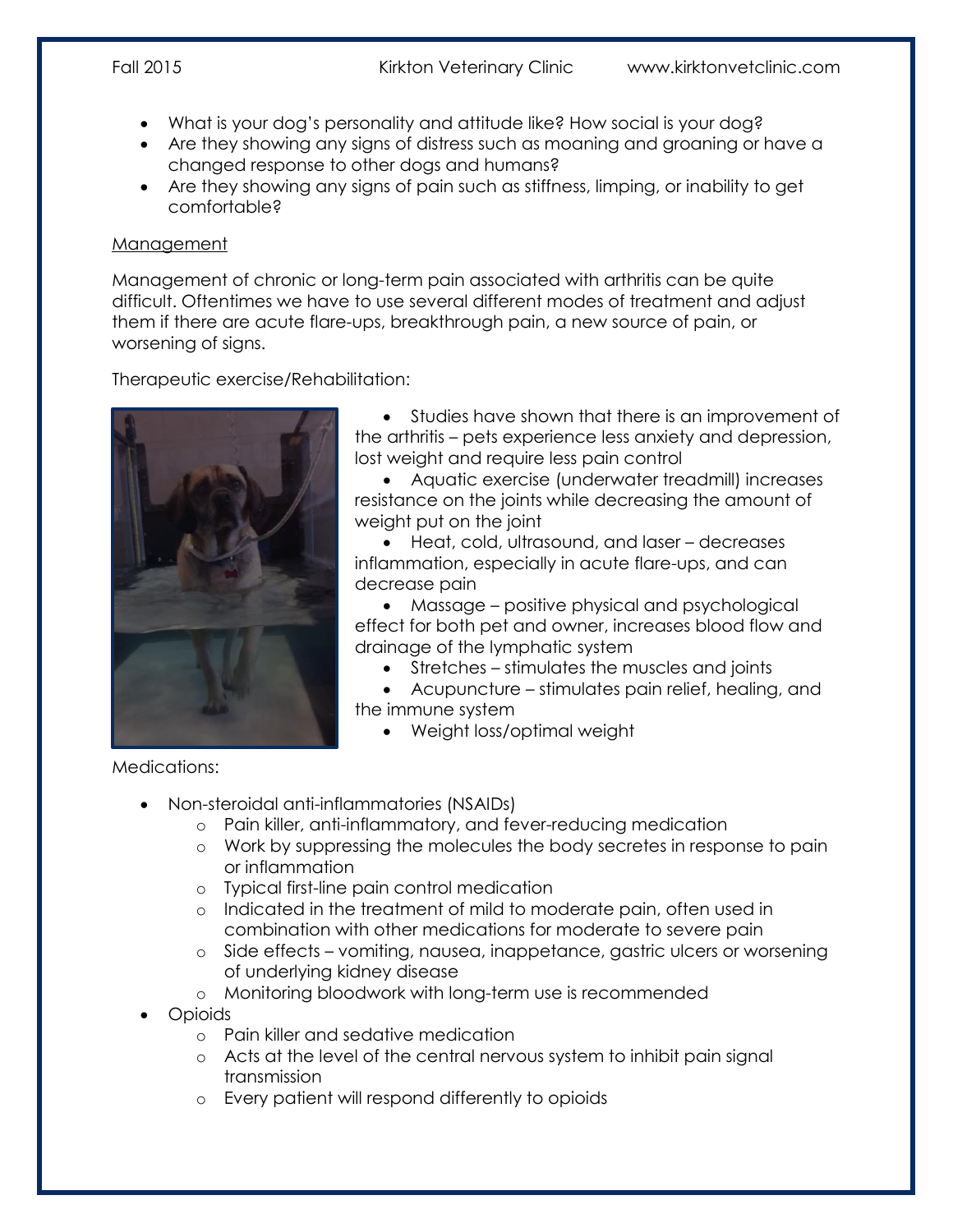- o Indicated in the treatment of moderate to severe pain
- o Side effects sedation, vomiting, nausea, incontinence, cardiovascular suppression, and dysphoria
- Additional add-on medications
	- o Work to help support NSAIDs and/or opioids but are not used on their own
	- o Often work at the level of the central nervous system (the brain)

Diets and dietary supplements:

- Prescription veterinary diets (only available at veterinary clinics)
	- o Medi-Cal Royal Canin Mobility or Mobility + Satiety
	- o Hill's j/d
	- o Iams Joint Plus
	- o Purina Joint Mobility
- Omega-3 fatty acids
	- o Anti-inflammatory effects that can help decrease inflammation and pain
	- o Best utilized by our pets if the omega fatty acids are animal-based
	- o Several different supplements available at the clinic
- Glucosamine HCl and chondroitin
	- o Anti-inflammatory effects and help stimulate joint fluid production (lubricates the joint)
	- o Several different supplements available at the clinic
- Green-lipped mussels
	- o Contains omega-3 fatty acids, chondroitin, and several other vitamins and minerals which have anti-inflammatory effects
	- o Several different supplements available and often in joint diets available at the clinic

Managing the discomfort and/or pain that arthritic dogs feel can be difficult and everchanging. Oftentimes we like to use several different types of management to ensure that your pet is as comfortable as possible. If you have any questions or concerns about arthritis, pain, and your pet please call the clinic!